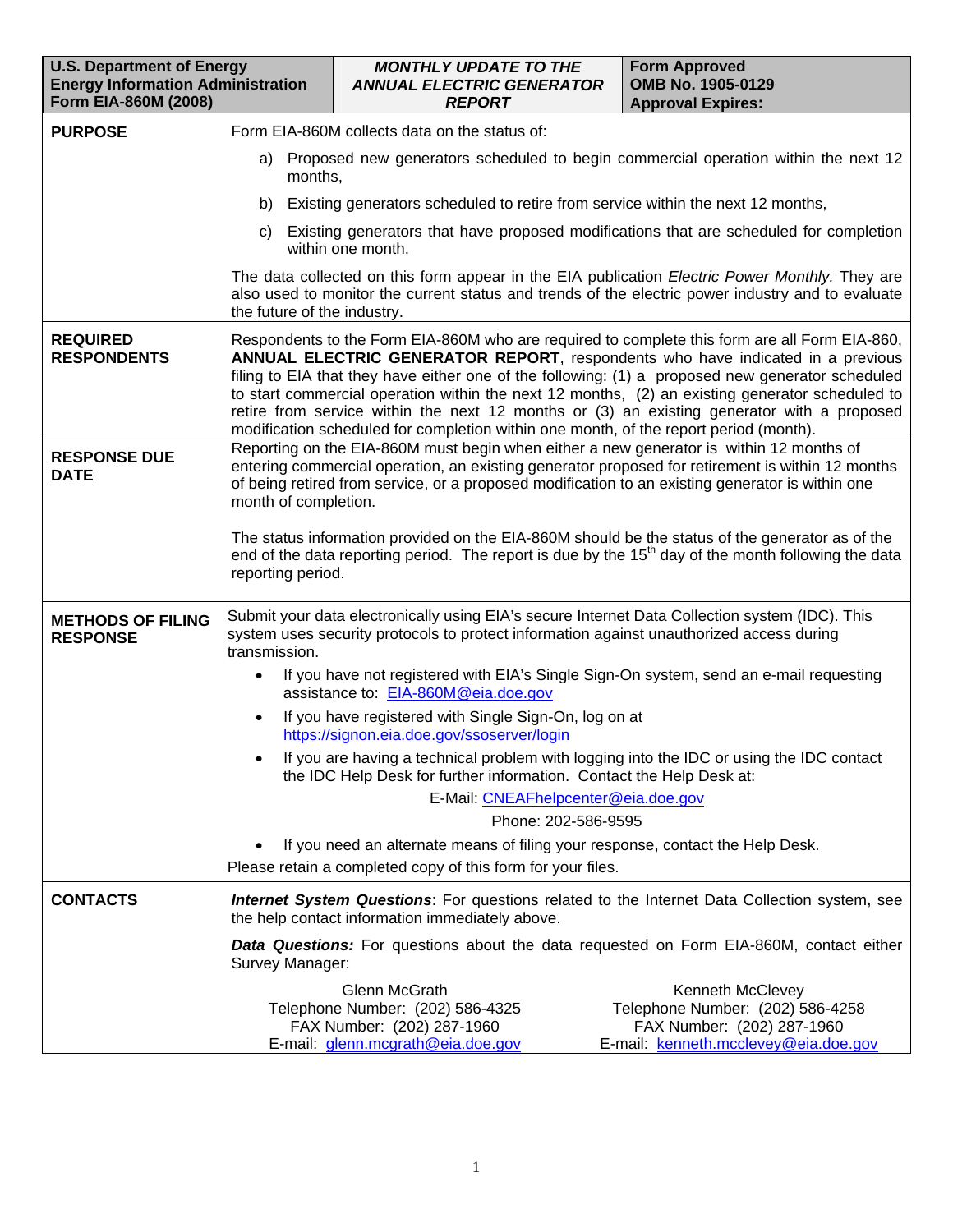#### **ITEM-BY-ITEM INSTRUCTIONS**

# **SCHEDULE 1. IDENTIFICATION**

- 1. **Survey Contact:** Verify contact name, title, address, telephone number, fax number, and email address.
- 2. **Supervisor of Contact Person for Survey:** Verify the contact's supervisor's name, title, address, telephone number, fax number and e-mail address.
- 3. **Report For:** Verify the Legal Name of the Entity, Entity Identification Number, address, city, state, zip code and reporting month and year. If incorrect, provide the correct information. Provide changes to Legal Name of the Entity in SCHEDULE 4. COMMENTS. Note that the Entity ID is assigned by EIA and cannot be altered.

If any of the above information is incorrect, revise the incorrect entry and provide the correct information. Provide any missing information.

# **SCHEDULE 2. UPDATES TO PROPOSED NEW GENERATORS**

**Changes to the generator data:** If there is no change to the preprinted data, check "no change."

- 1. **Identification Information (applicable in all Schedules):** 
	- **Plant Name:** Provide an explanation of name changes in SCHEDULE 4. COMMENTS.
	- **Plant Code:** If the information is incorrect, contact EIA.
	- **Plant State:** If the State listed is the incorrect location for the plant, provide correct State. Use the two-letter U.S. Postal abbreviation to show the State in which the plant is physically located.

If data are incorrect, provide revisions or updates in columns for updates. If data are missing, provide data.

2. For line 1, verify **Status Code**. Use the status codes from the following table:

| <b>Status Code</b> | <b>Status Code Description</b>                                        |
|--------------------|-----------------------------------------------------------------------|
| IP                 | Planned new generator canceled, indefinitely postponed, or no         |
|                    | longer in resource plan                                               |
| <b>TS</b>          | Construction complete, but not yet in commercial operation (including |
|                    | low power testing of nuclear units)                                   |
| P                  | Planned for installation but regulatory approvals not initiated; not  |
|                    | under construction                                                    |
|                    | Regulatory approvals pending; not under construction, but site        |
|                    | preparation could be underway                                         |
|                    | Regulatory approvals received; not under construction but site        |
|                    | preparation could be underway                                         |
| U                  | Under construction, less than or equal to 50 percent complete (based  |
|                    | on construction time to date of operation)                            |
| $\vee$             | Under construction, more than 50 percent complete (based on           |
|                    | construction time to date of operation)                               |
| OP.                | Operating (in commercial operation)                                   |
| OТ                 | Other (Explain in SCHEDULE 4. COMMENTS)                               |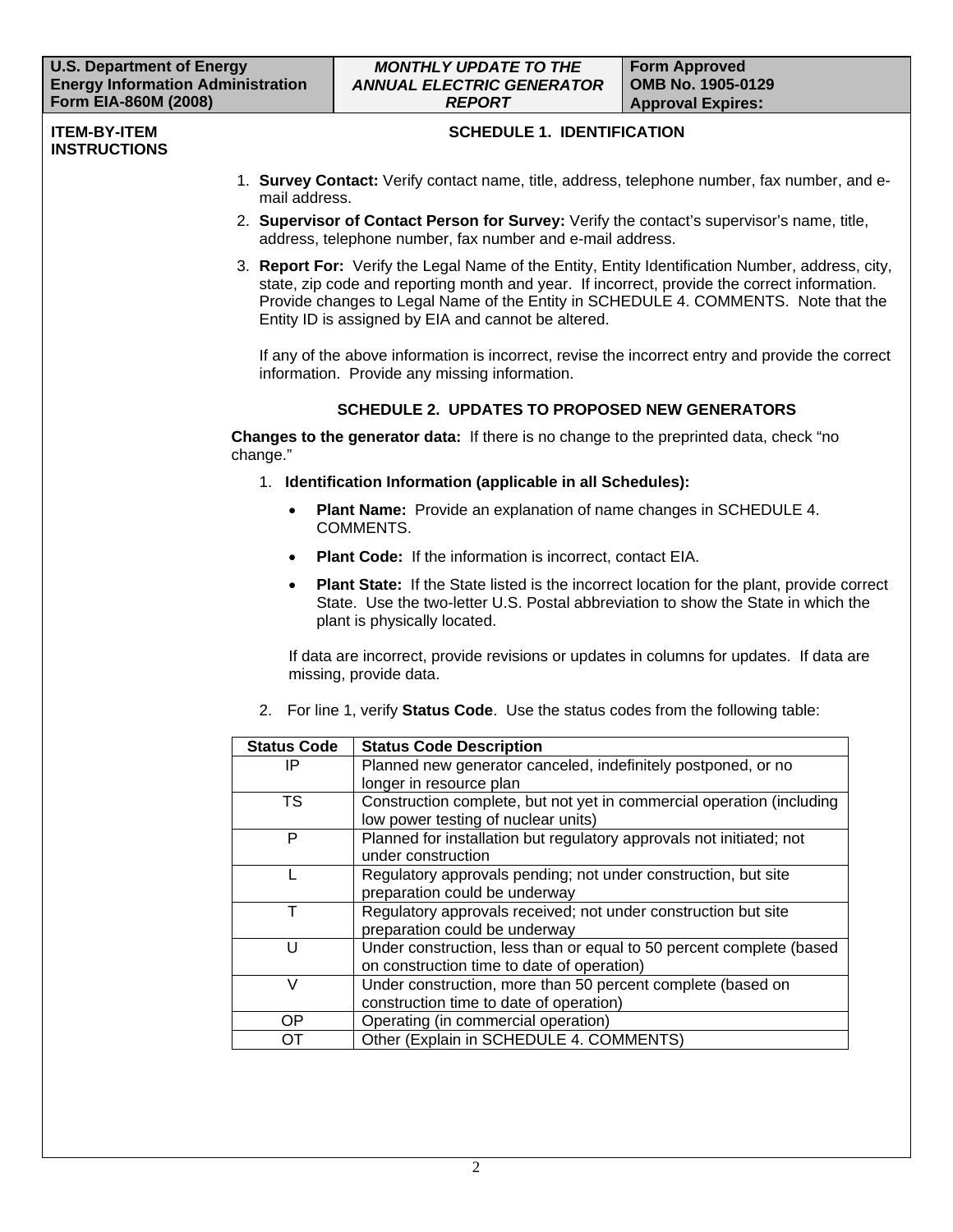### *MONTHLY UPDATE TO THE ANNUAL ELECTRIC GENERATOR REPORT*

3. For line 2, verify **Prime Mover Type.** If re-powering is completed, update prime mover type, as appropriate.

- For combined cycle units, enter a prime mover code for each generator.
- Use the prime mover codes from the following table:

| <b>Prime</b> | <b>Prime Mover Description</b>                                         |
|--------------|------------------------------------------------------------------------|
| <b>Mover</b> |                                                                        |
| Code         |                                                                        |
| ST           | Steam Turbine, including nuclear, geothermal and solar steam (does     |
|              | not include combined cycle)                                            |
| <b>GT</b>    | Combustion (Gas) Turbine – Simple Cycle (includes jet engine design)   |
| IC           | Internal Combustion (diesel, piston, reciprocating) Engine             |
| <b>CT</b>    | <b>Combined Cycle - Combustion Turbine Part</b>                        |
| СA           | Combined Cycle - Steam Part                                            |
| CS           | Combined Cycle Single Shaft (combustion turbine and steam turbine      |
|              | share a single generator)                                              |
| <b>CC</b>    | Combined Cycle Total Unit - Planned plants only, for which specific    |
|              | generator details cannot be provided.                                  |
| HY           | Hydraulic Turbine (includes turbines associated with delivery of water |
|              | by pipeline)                                                           |
| <b>PS</b>    | Hydraulic Turbine - Reversible (pumped storage)                        |
| PV.          | Solar Photovoltaic                                                     |
| BT           | Turbines Used in a Binary Cycle (such as used for geothermal           |
|              | applications)                                                          |
| <b>WT</b>    | Wind Turbine                                                           |
| CE           | <b>Compressed Air Energy Storage</b>                                   |
| FC           | <b>Fuel Cell</b>                                                       |
| <b>OT</b>    | Other (Explain in SCHEDULE 4. COMMENTS)                                |

- 4. For line 3, verify **Nameplate Capacity**. If the nameplate capacity is expressed in kilovolt amperes (kVA), convert to kilowatts by multiplying the power factor by the kVA, divide by 1,000 to express in megawatts to the nearest tenth.
- 5. For lines 4 and 5, verify **Net Summer Capacity** and **Net Winter Capacity**, respectively.
- 6. For line 6, verify **Energy Source 1,** the energy source that is expected to be used in the largest quantity (Btus) to power the generator. Select appropriate energy source codes from the table of energy source codes in these instructions. For generators driven by turbines using steam that is produced from waste heat or reject heat, report the original energy source used to produce the waste heat (reject heat).
- 7. For line 7, verify **Energy Source 2,** the energy source that is expected to be used in the second largest quantity (Btus) to power the generator. Select appropriate energy source codes from the table of energy source codes in these instructions. For generators driven by turbines using steam that is produced from waste heat or reject heat, report the original energy source used to produce the waste heat (reject heat).
- 8. For line 8**,** verify the **Planned Current Effective Date** that the generator is scheduled to start commercial operation, or enter the date the generator started commercial operation if reported status is "OP"*.*
- 9. For line 9, enter **Reason for Change** in status or change in scheduled date. Check all of the reasons that apply; if "Other," explain in SCHEDULE 4, COMMENTS.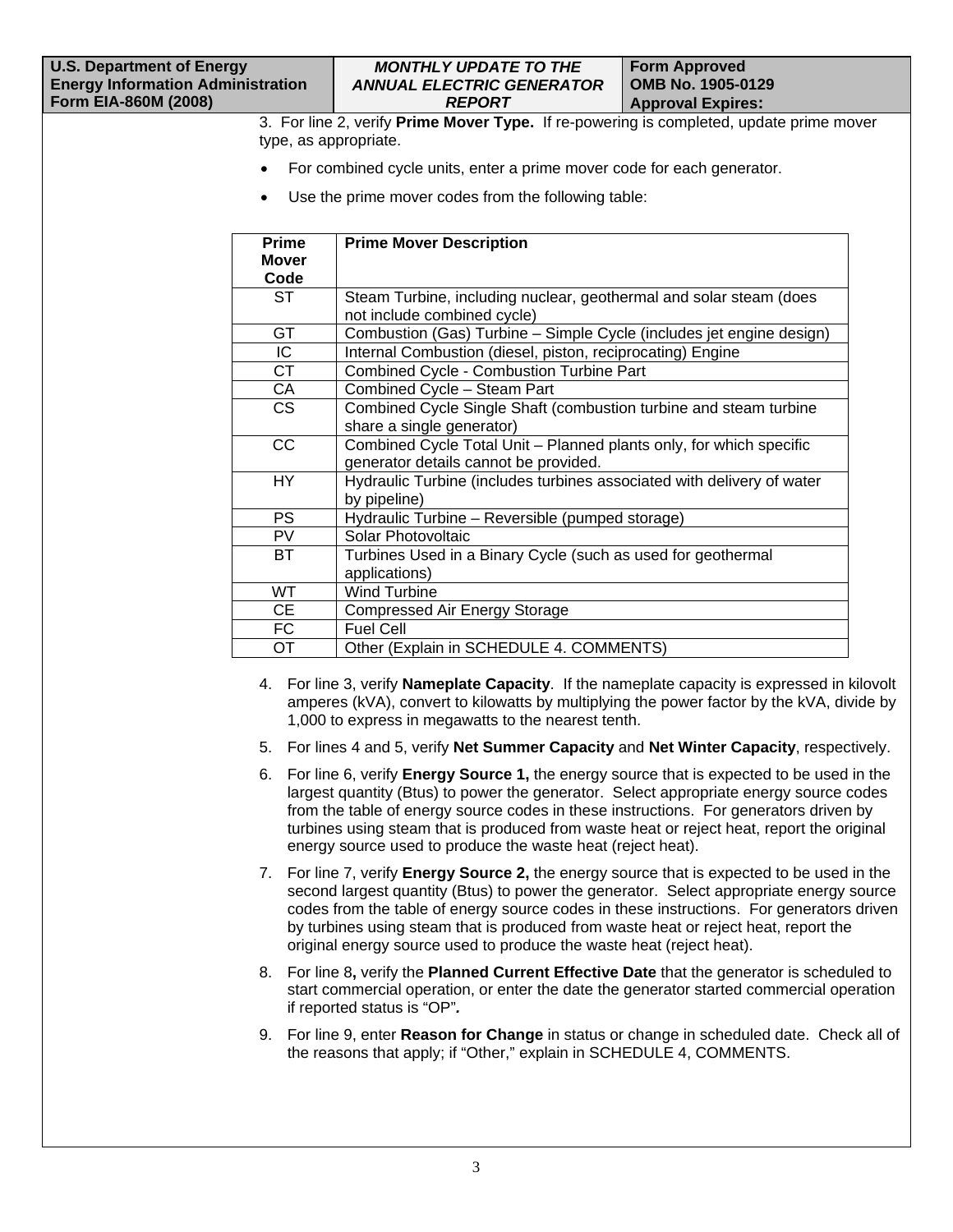#### *MONTHLY UPDATE TO THE ANNUAL ELECTRIC GENERATOR REPORT*

# **SCHEDULE 3. UPDATES TO PROPOSED CHANGES TO EXISTING GENERATORS**

1. For line 1, verify **Status Code**. Use the status codes from the following table:

| <b>Status Code</b> | <b>Status Code Description</b>                                     |
|--------------------|--------------------------------------------------------------------|
| <b>RP</b>          | Proposed for life extension or repowering                          |
| A                  | Proposed generator net capacity increase (rerating or relicensing) |
| D                  | Proposed generator net capacity decrease (rerating or relicensing) |
| RT.                | Existing generator scheduled for retirement                        |
| RE.                | Retired - no longer in service and not expected to be returned to  |
|                    | service                                                            |
| <b>CN</b>          | Proposed change has been cancelled or indefinitely postponed       |
| OP                 | Proposed change completed, generator available for commercial      |
|                    | operation                                                          |
|                    | Other modification (Explain in SCHEDULE 4. COMMENTS)               |

- 2. For line 2, verify **Existing Prime Mover**, use codes from the table in these instructions.
- 3. For line 3, verify **Nameplate Capacity.** Report the highest value on the nameplate in megawatts rounded to the nearest tenth. If the nameplate capacity is expressed in kilovolt amperes (kVA), convert to kilowatts by multiplying the power factor by the kVA, divide by 1,000 to express in megawatts to the nearest tenth.
- 4. For line 4, verify **Existing Net Summer Capacity**.
- 5. For line 5, verify the **Incremental Net Summer Capacity.**
- 6. For line 6, verify **New Net Summer Capacity**, (sum of lines 4 and 5).
- 7. For line 7, verify **Existing Net Winter Capacity**.
- 8. For line 8, verify the **Incremental Net Winter Capacity.**
- 9. For line 9, verify **New Net Winter Capacity**, (sum of lines 7 and 8).
- 10. For line 10, verify **Energy Source 1. (Predominant Energy Source).** Update, as appropriate, based on the completion of any modification resulting in a change in energy source**.** Enter the appropriate energy source code from the table in these instructions.
- 11. For line 11**,** verify **Energy Source 2,** (**Second Most Predominant Energy Source)**. Update, as appropriate, based on the completion of any modification resulting in a change in energy source. Enter the appropriate energy source code from the table in these instructions.
- 12. For line 12, verify **New Prime Mover**. For existing generators with a status code of "RP", enter the prime mover code that is applicable once the modification is complete if it will be different from the current prime mover. Use the codes for prime mover provided in these instructions.
- 13. For line 13, verify the **Planned Current Effective Date**. Enter the month and year that the modification is expected to be completed or the month and year that the generator is scheduled for retirement, as applicable . If the proposed modification is completed, enter the actual date of completion and state "Completed' in SCHEDULE 4. COMMENTS and update status code to "OP".
- 14. For line 14, enter **Reason for Change** in the planned current effective **date**. Check all of the reasons that apply, if "Other," explain in SCHEDULE 4. COMMENTS.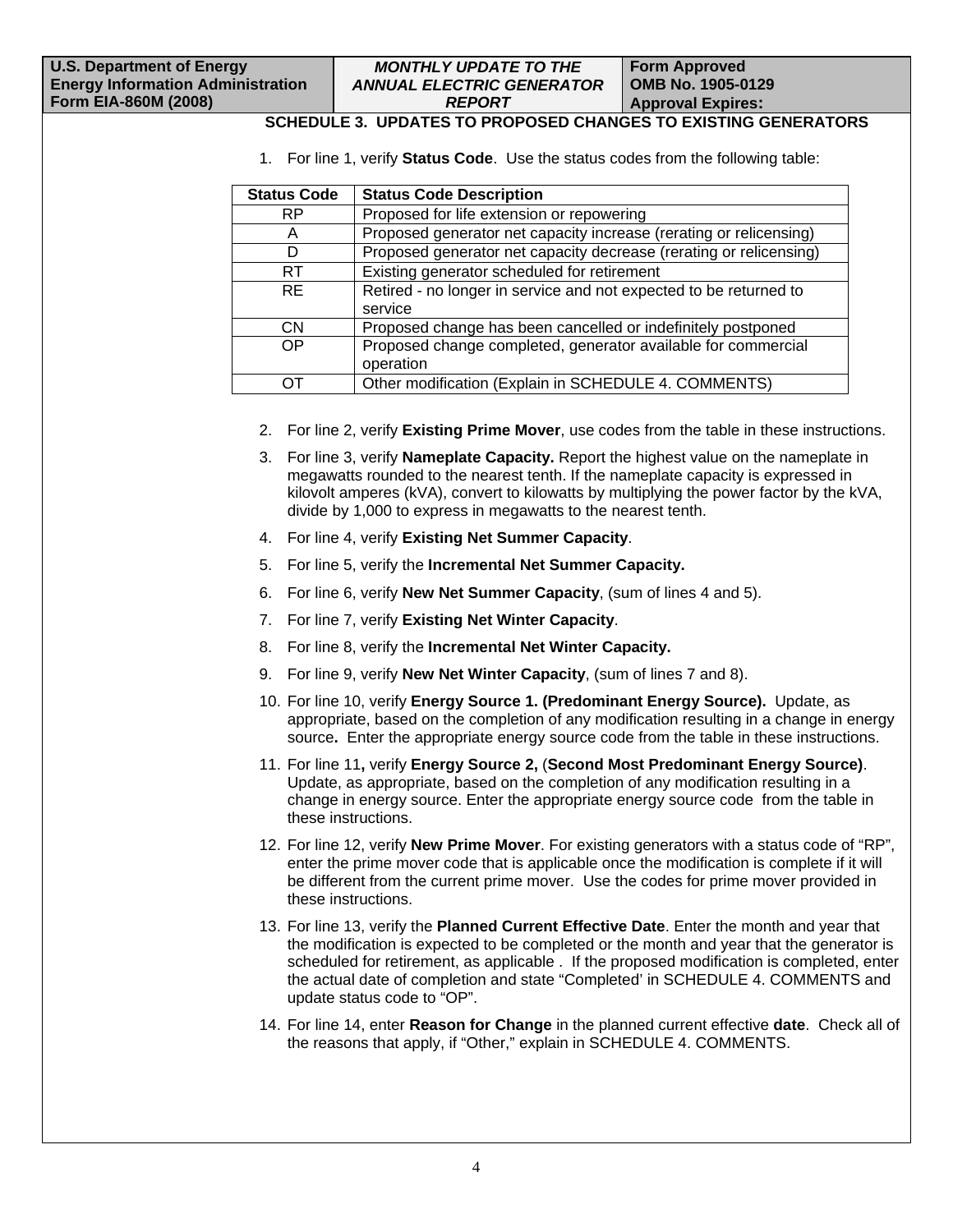| <b>U.S. Department of Energy</b><br><b>Energy Information Administration</b><br>Form EIA-860M (2008) |                                        | <b>MONTHLY UPDATE TO THE</b><br><b>ANNUAL ELECTRIC GENERATOR</b><br><b>REPORT</b> |                                                                                                                                                                          | <b>Form Approved</b><br>OMB No. 1905-0129<br><b>Approval Expires:</b>                                                   |  |  |  |  |  |
|------------------------------------------------------------------------------------------------------|----------------------------------------|-----------------------------------------------------------------------------------|--------------------------------------------------------------------------------------------------------------------------------------------------------------------------|-------------------------------------------------------------------------------------------------------------------------|--|--|--|--|--|
| <b>ENERGY SOURCE</b>                                                                                 |                                        | <b>Energy Source</b><br>Code                                                      | <b>Description</b>                                                                                                                                                       |                                                                                                                         |  |  |  |  |  |
| <b>CODES</b>                                                                                         |                                        |                                                                                   |                                                                                                                                                                          | <b>Fossil Fuels</b>                                                                                                     |  |  |  |  |  |
|                                                                                                      |                                        | <b>BIT</b>                                                                        | Anthracite Coal and Bituminous Coal                                                                                                                                      |                                                                                                                         |  |  |  |  |  |
|                                                                                                      |                                        | <b>CDF</b>                                                                        | chemical processing of coal.                                                                                                                                             | Coal Derived Fuels. Any fuel (whether in a solid, liquid, or<br>gaseous state) produced by the mechanical, thermal, or  |  |  |  |  |  |
|                                                                                                      | <b>Coal and</b>                        | <b>LIG</b>                                                                        | Lignite Coal                                                                                                                                                             |                                                                                                                         |  |  |  |  |  |
|                                                                                                      | <b>Syncoal</b>                         | <b>SC</b>                                                                         | Coal-based Synfuel. Including briquettes, pellets, or<br>extrusions, which are formed by binding materials or<br>processes that recycle materials.                       |                                                                                                                         |  |  |  |  |  |
|                                                                                                      |                                        | <b>SUB</b>                                                                        | Subbituminous Coal                                                                                                                                                       |                                                                                                                         |  |  |  |  |  |
|                                                                                                      |                                        | <b>WC</b>                                                                         |                                                                                                                                                                          | Waste/Other Coal. Including anthracite culm, bituminous<br>gob, fine coal, lignite waste, waste coal.                   |  |  |  |  |  |
|                                                                                                      |                                        | <b>DFO</b>                                                                        | Fuel Oils.                                                                                                                                                               | Distillate Fuel Oil. Including Diesel, No. 1, No. 2, and No. 4                                                          |  |  |  |  |  |
|                                                                                                      |                                        | <b>JF</b>                                                                         | Jet Fuel                                                                                                                                                                 |                                                                                                                         |  |  |  |  |  |
|                                                                                                      |                                        | <b>KER</b>                                                                        | Kerosene                                                                                                                                                                 |                                                                                                                         |  |  |  |  |  |
|                                                                                                      | <b>Petroleum</b><br><b>Products</b>    | <b>PC</b>                                                                         | Petroleum Coke                                                                                                                                                           |                                                                                                                         |  |  |  |  |  |
|                                                                                                      |                                        | <b>RFO</b>                                                                        | Residual Fuel Oil. Including No. 5, No. 6 Fuel Oils, and<br>Bunker C Fuel Oil.                                                                                           |                                                                                                                         |  |  |  |  |  |
|                                                                                                      |                                        | <b>WO</b>                                                                         | Waste/Other Oil. Including Crude Oil, Liquid Butane, Liquid<br>Propane, Oil Waste, Re-Refined Motor Oil, Sludge Oil, Tar<br>Oil, or other petroleum-based liquid wastes. |                                                                                                                         |  |  |  |  |  |
|                                                                                                      |                                        | <b>BFG</b>                                                                        | <b>Blast Furnace Gas</b>                                                                                                                                                 |                                                                                                                         |  |  |  |  |  |
|                                                                                                      | <b>Natural Gas</b>                     | <b>NG</b>                                                                         | <b>Natural Gas</b>                                                                                                                                                       |                                                                                                                         |  |  |  |  |  |
|                                                                                                      | and Other                              | <b>OG</b>                                                                         | Other Gas                                                                                                                                                                | Specify in SCHEDULE 4. COMMENTS                                                                                         |  |  |  |  |  |
|                                                                                                      | <b>Gases</b>                           | PG                                                                                | Gaseous Propane                                                                                                                                                          |                                                                                                                         |  |  |  |  |  |
|                                                                                                      |                                        | SG                                                                                | Syngas, other than coal-derived                                                                                                                                          |                                                                                                                         |  |  |  |  |  |
|                                                                                                      |                                        |                                                                                   |                                                                                                                                                                          | <b>Renewable Energy Sources</b>                                                                                         |  |  |  |  |  |
|                                                                                                      |                                        | AB                                                                                |                                                                                                                                                                          | Agricultural Crop Byproducts/Straw/Energy Crops                                                                         |  |  |  |  |  |
|                                                                                                      | <b>Solid</b>                           | <b>MSW</b>                                                                        | Municipal Solid Waste<br><b>Other Biomass Solids</b>                                                                                                                     |                                                                                                                         |  |  |  |  |  |
|                                                                                                      | Renewable                              | <b>OBS</b>                                                                        |                                                                                                                                                                          | Specify in SCHEDULE 4. COMMENTS.                                                                                        |  |  |  |  |  |
|                                                                                                      | <b>Fuels</b>                           | <b>TDF</b>                                                                        | <b>Tire-derived Fuels</b>                                                                                                                                                |                                                                                                                         |  |  |  |  |  |
|                                                                                                      |                                        | <b>WDS</b>                                                                        |                                                                                                                                                                          | Wood/Wood Waste Solids. Including paper pellets, railroad<br>ties, utility poles, wood chips, bark, & wood waste solids |  |  |  |  |  |
|                                                                                                      |                                        | OBL                                                                               | <b>COMMENTS</b>                                                                                                                                                          | Other Biomass Liquids. Specify in SCHEDULE 4.                                                                           |  |  |  |  |  |
|                                                                                                      | Liquid                                 | <b>SLW</b>                                                                        | Sludge Waste                                                                                                                                                             |                                                                                                                         |  |  |  |  |  |
|                                                                                                      | Renewable                              | <b>BLQ</b>                                                                        | <b>Black Liquor</b>                                                                                                                                                      |                                                                                                                         |  |  |  |  |  |
|                                                                                                      | (Biomass) Fuels                        | <b>WDL</b>                                                                        | Wood Waste Liquids, excluding Black Liquor. Includes<br>red liquor, sludge wood, spent sulfite liquor, and other<br>wood-based liquids.                                  |                                                                                                                         |  |  |  |  |  |
|                                                                                                      | <b>Gaseous</b>                         | <b>LFG</b>                                                                        | <b>Landfill Gas</b>                                                                                                                                                      |                                                                                                                         |  |  |  |  |  |
|                                                                                                      | Renewable<br>(Biomass)<br><b>Fuels</b> | <b>OBG</b>                                                                        | Other Biomass Gas. Includes digester gas, methane, and<br>other biomass gasses. Specify in SCHEDULE 4.<br><b>COMMENTS</b>                                                |                                                                                                                         |  |  |  |  |  |
|                                                                                                      |                                        | <b>SUN</b>                                                                        | Solar                                                                                                                                                                    |                                                                                                                         |  |  |  |  |  |
|                                                                                                      | <b>All Other</b>                       | <b>WND</b>                                                                        | Wind                                                                                                                                                                     |                                                                                                                         |  |  |  |  |  |
|                                                                                                      | Renewable<br><b>Energy Sources</b>     | <b>GEO</b>                                                                        | Geothermal                                                                                                                                                               |                                                                                                                         |  |  |  |  |  |
|                                                                                                      |                                        | <b>WAT</b>                                                                        |                                                                                                                                                                          | Water at a Conventional Hydroelectric Turbine                                                                           |  |  |  |  |  |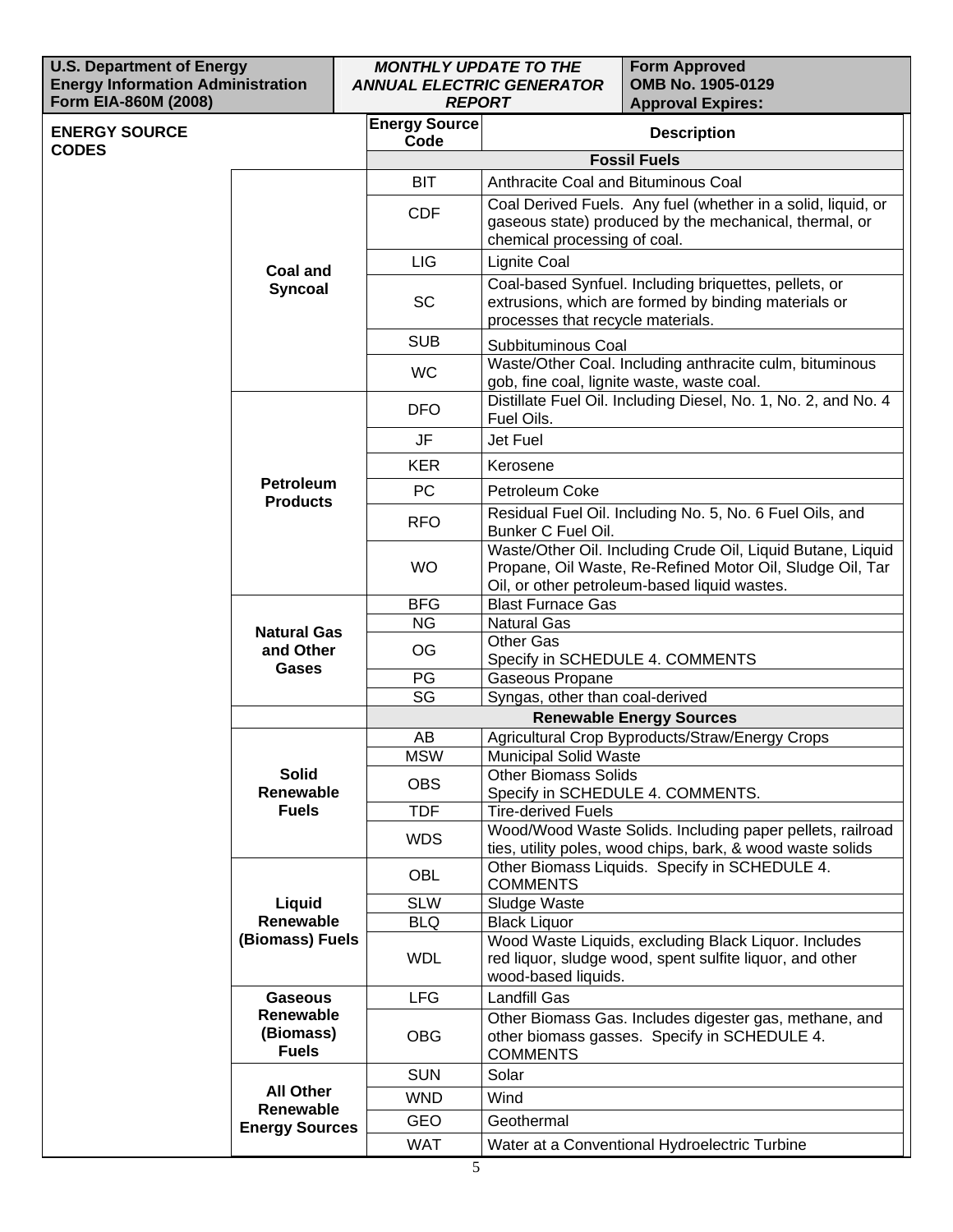| <b>U.S. Department of Energy</b><br><b>Energy Information Administration</b><br>Form EIA-860M (2008) |                                                                                                                                                                                                                                                                                                                                                                                                                                                                                                                                                                                                                                                                                                                                                                                                                                                                                                                                                                             |  | <b>MONTHLY UPDATE TO THE</b><br><b>REPORT</b> | <b>ANNUAL ELECTRIC GENERATOR</b>                                                                                                                                                                                               | <b>Form Approved</b><br>OMB No. 1905-0129<br><b>Approval Expires:</b> |  |  |  |  |
|------------------------------------------------------------------------------------------------------|-----------------------------------------------------------------------------------------------------------------------------------------------------------------------------------------------------------------------------------------------------------------------------------------------------------------------------------------------------------------------------------------------------------------------------------------------------------------------------------------------------------------------------------------------------------------------------------------------------------------------------------------------------------------------------------------------------------------------------------------------------------------------------------------------------------------------------------------------------------------------------------------------------------------------------------------------------------------------------|--|-----------------------------------------------|--------------------------------------------------------------------------------------------------------------------------------------------------------------------------------------------------------------------------------|-----------------------------------------------------------------------|--|--|--|--|
|                                                                                                      |                                                                                                                                                                                                                                                                                                                                                                                                                                                                                                                                                                                                                                                                                                                                                                                                                                                                                                                                                                             |  | <b>All Other Energy Sources</b>               |                                                                                                                                                                                                                                |                                                                       |  |  |  |  |
|                                                                                                      |                                                                                                                                                                                                                                                                                                                                                                                                                                                                                                                                                                                                                                                                                                                                                                                                                                                                                                                                                                             |  | <b>PUR</b>                                    | <b>Purchased Steam</b>                                                                                                                                                                                                         |                                                                       |  |  |  |  |
| <b>All Other</b><br><b>Energy</b><br><b>Sources</b>                                                  |                                                                                                                                                                                                                                                                                                                                                                                                                                                                                                                                                                                                                                                                                                                                                                                                                                                                                                                                                                             |  | WH                                            | Waste heat not directly attributed to a fuel source. WH<br>should only be reported where the fuel source for the<br>waste heat is undetermined, and for combined cycle<br>steam turbines that do not have supplemental firing. |                                                                       |  |  |  |  |
|                                                                                                      |                                                                                                                                                                                                                                                                                                                                                                                                                                                                                                                                                                                                                                                                                                                                                                                                                                                                                                                                                                             |  | <b>OTH</b>                                    |                                                                                                                                                                                                                                | Specify in SCHEDULE 4. COMMENTS.                                      |  |  |  |  |
| <b>GLOSSARY</b>                                                                                      | http://www.eia.doe.gov/glossary/index.html                                                                                                                                                                                                                                                                                                                                                                                                                                                                                                                                                                                                                                                                                                                                                                                                                                                                                                                                  |  |                                               | The glossary for this form is available online at the following URL:                                                                                                                                                           |                                                                       |  |  |  |  |
| <b>SANCTIONS</b>                                                                                     | The timely submission of Form EIA-860M by those required to report is mandatory under Section<br>13(b) of the Federal Energy Administration Act of 1974 (FEAA) (Public Law 93-275), as amended.<br>Failure to respond may result in a penalty of not more than \$2,750 per day for each civil violation, or<br>a fine of not more than \$5,000 per day for each criminal violation. The government may bring a civil<br>action to prohibit reporting violations, which may result in a temporary restraining order or a<br>preliminary or permanent injunction without bond. In such civil action, the court may also issue<br>mandatory injunctions commanding any person to comply with these reporting requirements. Title<br>18 U.S.C. 1001 makes it a criminal offense for any person knowingly and willingly to make to<br>any Agency or Department of the United States any false, fictitious, or fraudulent statements<br>as to any matter within its jurisdiction. |  |                                               |                                                                                                                                                                                                                                |                                                                       |  |  |  |  |
| <b>REPORTING</b><br><b>BURDEN</b>                                                                    | Public reporting burden for this collection of information is estimated to average 0.3 hours per<br>response, including the time of reviewing instructions, searching existing data sources, gathering<br>and maintaining the data needed, and completing and reviewing the collection of information. Send<br>comments regarding this burden estimate or any other aspect of this collection of information,<br>including suggestions for reducing this burden, to the Energy Information Administration, Statistics<br>and Methods Group, EI-70, 1000 Independence Avenue S.W., Forrestal Building, Washington, D.C.<br>20585-0670; and to the Office of Information and Regulatory Affairs, Office of Management and<br>Budget, Washington, D.C. 20503. A person is not required to respond to the collection of<br>information unless the form displays a valid OMB number.                                                                                             |  |                                               |                                                                                                                                                                                                                                |                                                                       |  |  |  |  |
| <b>PROVISIONS</b><br><b>REGARDING THE</b><br><b>CONFIDENITALITY</b><br>OF INFORMATION                | Information reported on Form EIA-860M will be treated as non-sensitive and may be publicly<br>released in identifiable form. In addition to the use of the information by EIA for statistical purposes,<br>the information may be used for any nonstatistical purposes such as administrative, regulatory, law<br>enforcement, or adjudicatory purposes.                                                                                                                                                                                                                                                                                                                                                                                                                                                                                                                                                                                                                    |  |                                               |                                                                                                                                                                                                                                |                                                                       |  |  |  |  |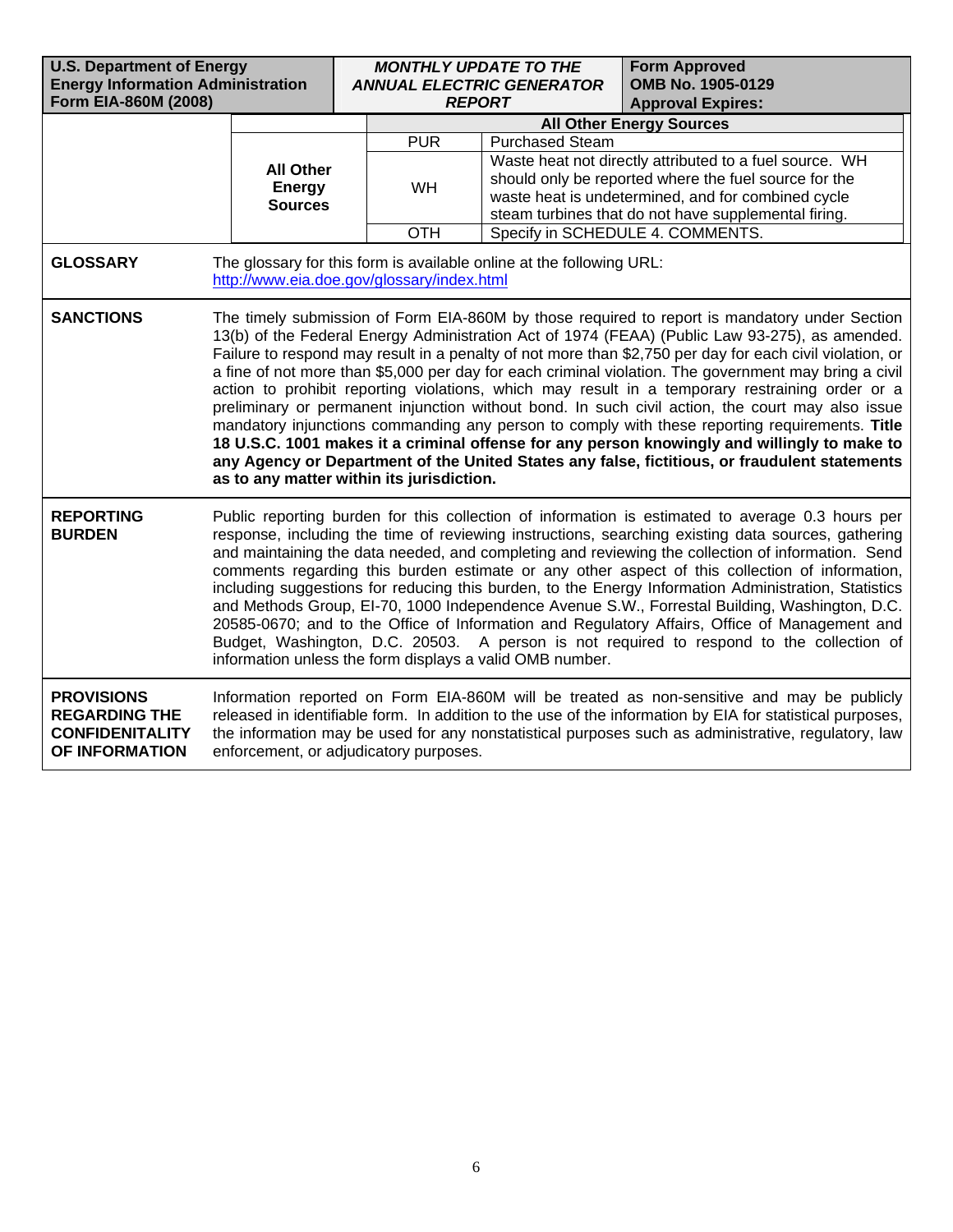| <b>U.S. Department of Energy</b><br><b>Energy Information Administration</b><br>Form EIA-860M (2008)                                                                                                                                                                                                                                                                                                                                                                                                                                                                                                                                                           | <b>MONTHLY UPDATE TO THE</b><br><b>ANNUAL ELECTRIC GENERATOR</b><br><b>REPORT</b>            | <b>Form Approved</b><br>OMB No. 1905-0129<br><b>Approval Expires:</b> |  |  |  |  |  |  |  |
|----------------------------------------------------------------------------------------------------------------------------------------------------------------------------------------------------------------------------------------------------------------------------------------------------------------------------------------------------------------------------------------------------------------------------------------------------------------------------------------------------------------------------------------------------------------------------------------------------------------------------------------------------------------|----------------------------------------------------------------------------------------------|-----------------------------------------------------------------------|--|--|--|--|--|--|--|
| NOTICE: This report is mandatory under the Federal Energy Administration Act of 1974 (Public Law 93-275). Failure to<br>comply may result in criminal fines, civil penalties and other sanctions as provided by law. For further information<br>concerning sanctions and data protections see the provision on sanctions and the provision concerning the confidentiality of<br>information in the instructions. Title 18 USC 1001 makes it a criminal offense for any person knowingly and willingly<br>to make to any Agency or Department of the United States any false, fictitious, or fraudulent statements as to any<br>matter within its jurisdiction. |                                                                                              |                                                                       |  |  |  |  |  |  |  |
|                                                                                                                                                                                                                                                                                                                                                                                                                                                                                                                                                                                                                                                                | <b>SCHEDULE 1. IDENTIFICATION</b>                                                            |                                                                       |  |  |  |  |  |  |  |
|                                                                                                                                                                                                                                                                                                                                                                                                                                                                                                                                                                                                                                                                | <b>Survey Contact</b>                                                                        |                                                                       |  |  |  |  |  |  |  |
| First Name: __________________                                                                                                                                                                                                                                                                                                                                                                                                                                                                                                                                                                                                                                 | Last Name: ____________________                                                              |                                                                       |  |  |  |  |  |  |  |
|                                                                                                                                                                                                                                                                                                                                                                                                                                                                                                                                                                                                                                                                |                                                                                              |                                                                       |  |  |  |  |  |  |  |
| Telephone (include extension): _______________                                                                                                                                                                                                                                                                                                                                                                                                                                                                                                                                                                                                                 |                                                                                              |                                                                       |  |  |  |  |  |  |  |
|                                                                                                                                                                                                                                                                                                                                                                                                                                                                                                                                                                                                                                                                |                                                                                              |                                                                       |  |  |  |  |  |  |  |
|                                                                                                                                                                                                                                                                                                                                                                                                                                                                                                                                                                                                                                                                | <b>Supervisor of Contact Person for Survey</b>                                               |                                                                       |  |  |  |  |  |  |  |
| First Name:_________________________<br>Last Name: Name: Name and Name and Name and Name and Name and Name and Name and Name and Name and Name and Name and Name and Name and Name and Name and Name and Name and Name and Name and Name and Name and Name and Name an                                                                                                                                                                                                                                                                                                                                                                                         |                                                                                              |                                                                       |  |  |  |  |  |  |  |
|                                                                                                                                                                                                                                                                                                                                                                                                                                                                                                                                                                                                                                                                |                                                                                              |                                                                       |  |  |  |  |  |  |  |
| Telephone (include extension): _______________                                                                                                                                                                                                                                                                                                                                                                                                                                                                                                                                                                                                                 |                                                                                              |                                                                       |  |  |  |  |  |  |  |
|                                                                                                                                                                                                                                                                                                                                                                                                                                                                                                                                                                                                                                                                |                                                                                              |                                                                       |  |  |  |  |  |  |  |
|                                                                                                                                                                                                                                                                                                                                                                                                                                                                                                                                                                                                                                                                | <b>Report For</b>                                                                            |                                                                       |  |  |  |  |  |  |  |
|                                                                                                                                                                                                                                                                                                                                                                                                                                                                                                                                                                                                                                                                |                                                                                              |                                                                       |  |  |  |  |  |  |  |
|                                                                                                                                                                                                                                                                                                                                                                                                                                                                                                                                                                                                                                                                |                                                                                              |                                                                       |  |  |  |  |  |  |  |
| City:                                                                                                                                                                                                                                                                                                                                                                                                                                                                                                                                                                                                                                                          | State:___________________                                                                    |                                                                       |  |  |  |  |  |  |  |
| Reporting Month/Year:                                                                                                                                                                                                                                                                                                                                                                                                                                                                                                                                                                                                                                          |                                                                                              |                                                                       |  |  |  |  |  |  |  |
|                                                                                                                                                                                                                                                                                                                                                                                                                                                                                                                                                                                                                                                                | For questions or additional information about the Form EIA-860M contact the Survey Managers: |                                                                       |  |  |  |  |  |  |  |
| Kenneth McClevey<br>Telephone Number: (202) 586-4258<br>FAX Number: (202) 287-1960                                                                                                                                                                                                                                                                                                                                                                                                                                                                                                                                                                             | Glenn McGrath<br>Telephone Number: (202) 586-4325<br>FAX Number: (202) 287-1960              |                                                                       |  |  |  |  |  |  |  |
| E-mail: Kenneth.McClevey@eia.doe.gov                                                                                                                                                                                                                                                                                                                                                                                                                                                                                                                                                                                                                           |                                                                                              | E-mail: Glenn.McGrath@eia.doe.gov                                     |  |  |  |  |  |  |  |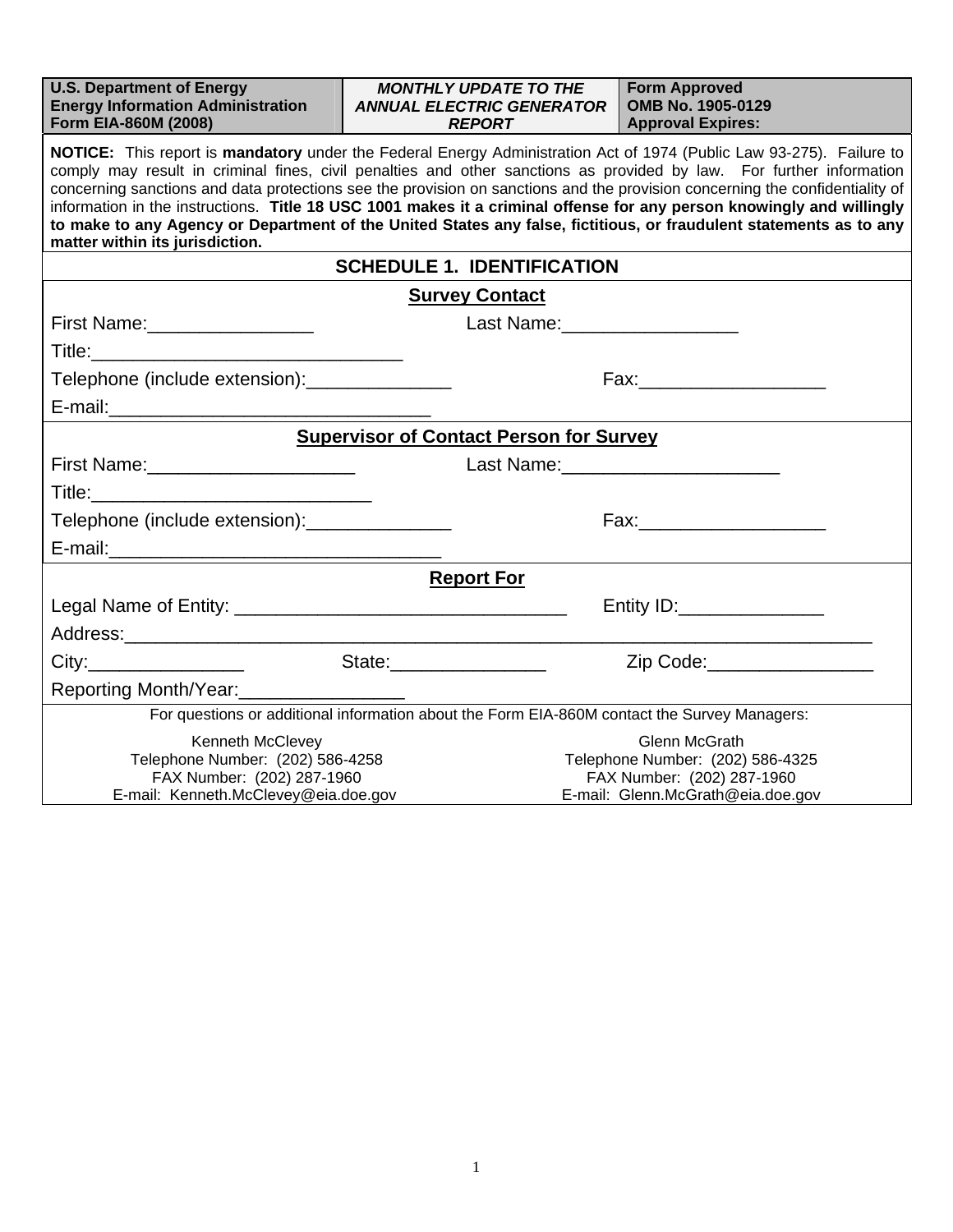|                                                                                                                                                                            | <b>U.S. Department of Energy</b><br><b>Energy Information Administration</b><br>Form EIA-860M (2008)<br>Legal Name of Entity:_________ |                                                                                                 | <b>MONTHLY UPDATE TO THE</b><br><b>Form Approved</b><br>OMB No. 1905-0129<br><b>ANNUAL ELECTRIC GENERATOR</b><br><b>Approval Expires:</b><br><b>REPORT</b><br><u> 1989 - Johann Barbara, martxa alemaniar a</u><br>Entity ID: Contact Contact State: Contact Contact Reporting Month/Year: |                                                                      |                                                                                                         |              |                                  |                                       |  |
|----------------------------------------------------------------------------------------------------------------------------------------------------------------------------|----------------------------------------------------------------------------------------------------------------------------------------|-------------------------------------------------------------------------------------------------|--------------------------------------------------------------------------------------------------------------------------------------------------------------------------------------------------------------------------------------------------------------------------------------------|----------------------------------------------------------------------|---------------------------------------------------------------------------------------------------------|--------------|----------------------------------|---------------------------------------|--|
| <b>SCHEDULE 2. UPDATES TO PROPOSED NEW GENERATORS</b><br>Identification Information: Plant Name ______________________<br>Plant State _______________<br><b>Plant Code</b> |                                                                                                                                        |                                                                                                 |                                                                                                                                                                                                                                                                                            |                                                                      |                                                                                                         |              |                                  |                                       |  |
|                                                                                                                                                                            |                                                                                                                                        | Check if no change                                                                              |                                                                                                                                                                                                                                                                                            |                                                                      | Check if no change                                                                                      |              |                                  |                                       |  |
| Line<br>No.                                                                                                                                                                | <b>Data Element</b>                                                                                                                    | Generator <eia gen="" id="" preprint=""><br/>Last Data Reported   This Month's<br/>to EIA</eia> |                                                                                                                                                                                                                                                                                            | to EIA                                                               | Generator <eia gen="" id="" preprint=""><br/>Last Data Reported   This Month's<br/><b>Updates</b></eia> |              |                                  |                                       |  |
| $\mathbf{1}$                                                                                                                                                               | <b>Status Code</b>                                                                                                                     | Pre-printed                                                                                     | <b>Updates</b>                                                                                                                                                                                                                                                                             |                                                                      | Pre-printed                                                                                             |              |                                  |                                       |  |
| $\overline{2}$                                                                                                                                                             | <b>Prime Mover Code</b><br>Pre-printed                                                                                                 |                                                                                                 |                                                                                                                                                                                                                                                                                            | Pre-printed                                                          |                                                                                                         |              |                                  |                                       |  |
| $\mathbf{3}$                                                                                                                                                               | <b>Nameplate Capacity (MW)</b>                                                                                                         | Pre-printed                                                                                     |                                                                                                                                                                                                                                                                                            |                                                                      |                                                                                                         |              |                                  |                                       |  |
| $\overline{\mathbf{4}}$                                                                                                                                                    | <b>Net Summer Capacity</b><br>(MW)                                                                                                     | Pre-printed                                                                                     |                                                                                                                                                                                                                                                                                            |                                                                      |                                                                                                         | Pre-printed  |                                  |                                       |  |
| $5\phantom{1}$                                                                                                                                                             | <b>Net Winter Capacity (MW)</b>                                                                                                        | Pre-printed                                                                                     |                                                                                                                                                                                                                                                                                            |                                                                      | Pre-printed                                                                                             |              |                                  |                                       |  |
| 6                                                                                                                                                                          | <b>Energy Source 1</b>                                                                                                                 | Pre-printed                                                                                     |                                                                                                                                                                                                                                                                                            |                                                                      |                                                                                                         | Pre-printed  |                                  |                                       |  |
| $\overline{7}$                                                                                                                                                             | <b>Energy Source 2</b>                                                                                                                 | Pre-printed                                                                                     |                                                                                                                                                                                                                                                                                            |                                                                      | Pre-printed                                                                                             |              |                                  |                                       |  |
| 8                                                                                                                                                                          | <b>Planned Current Effective</b><br>Date: MM/YYYY                                                                                      | Pre-printed                                                                                     |                                                                                                                                                                                                                                                                                            |                                                                      | Pre-printed                                                                                             |              |                                  |                                       |  |
| 9                                                                                                                                                                          | <b>Reason for Change</b><br>(check all that apply; if<br>"Other" explain in<br><b>SCHEDULE 4)</b>                                      | <b>Financial</b><br>II I<br>$\mathbb{L}$ 1<br><b>Permitting</b>                                 | Equipment<br><b>Other</b>                                                                                                                                                                                                                                                                  | $\begin{bmatrix} 1 \end{bmatrix}$<br>$\begin{bmatrix} \end{bmatrix}$ | <b>Financial</b><br><b>Permitting</b>                                                                   | II I<br>IT 1 | <b>Equipment</b><br><b>Other</b> | IГ<br>$\begin{bmatrix} \end{bmatrix}$ |  |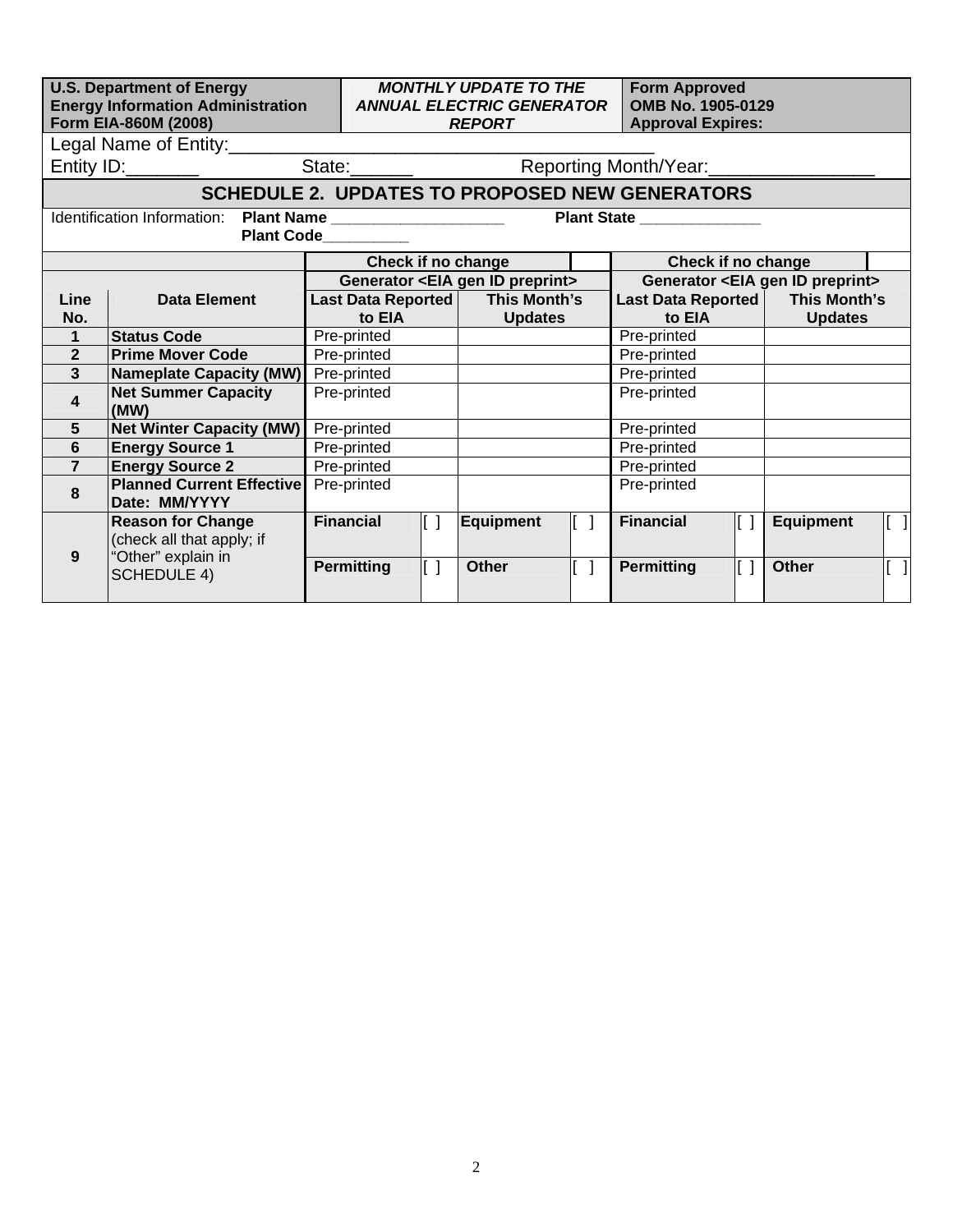|                                                                       | <b>U.S. Department of Energy</b><br><b>Energy Information Administration</b><br>Form EIA-860M (2008) | <b>Form Approved</b><br><b>MONTHLY UPDATE TO THE</b><br>OMB No. 1905-0129<br><b>ANNUAL ELECTRIC GENERATOR</b><br><b>Approval Expires:</b><br><b>REPORT</b> |                        |      |                                                |  |             |                    |                                                                                                                |        |                                                |                           |
|-----------------------------------------------------------------------|------------------------------------------------------------------------------------------------------|------------------------------------------------------------------------------------------------------------------------------------------------------------|------------------------|------|------------------------------------------------|--|-------------|--------------------|----------------------------------------------------------------------------------------------------------------|--------|------------------------------------------------|---------------------------|
|                                                                       |                                                                                                      |                                                                                                                                                            |                        |      |                                                |  |             |                    |                                                                                                                |        |                                                |                           |
|                                                                       |                                                                                                      |                                                                                                                                                            |                        |      |                                                |  |             |                    | Plant Code: Note: Note: Note: Note: Note: Note: Note: Note: Note: Note: Note: Note: Note: Note: Note: Note: No |        |                                                |                           |
| State:                                                                |                                                                                                      |                                                                                                                                                            |                        |      |                                                |  |             |                    | Reporting Month/Year:                                                                                          |        |                                                |                           |
| <b>SCHEDULE 3. UPDATES TO PROPOSED CHANGES TO EXISTING GENERATORS</b> |                                                                                                      |                                                                                                                                                            |                        |      |                                                |  |             |                    |                                                                                                                |        |                                                |                           |
|                                                                       |                                                                                                      |                                                                                                                                                            | Check if no change     |      |                                                |  |             | Check if no change |                                                                                                                |        |                                                |                           |
|                                                                       |                                                                                                      |                                                                                                                                                            |                        |      | Generator <eia gen="" id="" preprint=""></eia> |  |             |                    |                                                                                                                |        | Generator <eia gen="" id="" preprint=""></eia> |                           |
| Line                                                                  | <b>Data Element</b>                                                                                  |                                                                                                                                                            | <b>Last Data</b>       |      | <b>This Month's</b>                            |  |             |                    | <b>Last Data</b>                                                                                               |        | <b>This Month's</b>                            |                           |
| No.                                                                   |                                                                                                      |                                                                                                                                                            | <b>Reported to EIA</b> |      | <b>Updates</b>                                 |  |             |                    | <b>Reported to EIA</b>                                                                                         |        | <b>Updates</b>                                 |                           |
| $\mathbf{1}$                                                          | <b>Status Code</b>                                                                                   |                                                                                                                                                            | Pre-printed            |      |                                                |  |             |                    | Pre-printed                                                                                                    |        |                                                |                           |
| 2 <sup>2</sup>                                                        | <b>Prime Mover (existing)</b>                                                                        |                                                                                                                                                            | Pre-printed            |      |                                                |  |             |                    | Pre-printed                                                                                                    |        |                                                |                           |
| $\overline{3}$                                                        | <b>Nameplate Capacity</b><br>(MW)                                                                    |                                                                                                                                                            | Pre-printed            |      |                                                |  |             |                    | Pre-printed                                                                                                    |        |                                                |                           |
| $\overline{\mathbf{4}}$                                               | <b>Existing Net Summer</b><br><b>Capacity (MW)</b>                                                   | Pre-printed                                                                                                                                                |                        |      |                                                |  |             |                    | Pre-printed                                                                                                    |        |                                                |                           |
| 5                                                                     | <b>Incremental Net</b><br><b>Summer Capacity (MW)</b>                                                | Pre-printed                                                                                                                                                |                        |      |                                                |  |             | Pre-printed        |                                                                                                                |        |                                                |                           |
|                                                                       | <b>New Net Summer</b>                                                                                | Pre-printed                                                                                                                                                |                        |      |                                                |  |             | Pre-printed        |                                                                                                                |        |                                                |                           |
| 6                                                                     | <b>Capacity (MW) (lines 4</b><br>$+5)$                                                               |                                                                                                                                                            |                        |      |                                                |  |             |                    |                                                                                                                |        |                                                |                           |
| $\overline{7}$                                                        | <b>Existing Net Winter</b><br><b>Capacity (MW)</b>                                                   | Pre-printed                                                                                                                                                |                        |      |                                                |  |             | Pre-printed        |                                                                                                                |        |                                                |                           |
| 8                                                                     | <b>Incremental Net Winter</b><br><b>Capacity (MW)</b>                                                |                                                                                                                                                            | Pre-printed            |      |                                                |  |             |                    | Pre-printed                                                                                                    |        |                                                |                           |
| 9                                                                     | <b>New Net Winter</b>                                                                                | Pre-printed                                                                                                                                                |                        |      |                                                |  | Pre-printed |                    |                                                                                                                |        |                                                |                           |
|                                                                       | <b>Capacity (MW) (lines 7</b><br>$+ 8)$                                                              |                                                                                                                                                            |                        |      |                                                |  |             |                    |                                                                                                                |        |                                                |                           |
| 10                                                                    | <b>Energy Source 1</b>                                                                               | Pre-printed                                                                                                                                                |                        |      |                                                |  | Pre-printed |                    |                                                                                                                |        |                                                |                           |
| 11                                                                    | <b>Energy Source 2</b>                                                                               | Pre-printed                                                                                                                                                |                        |      |                                                |  |             | Pre-printed        |                                                                                                                |        |                                                |                           |
| 12                                                                    | <b>New Prime Mover Code</b>                                                                          | Pre-printed                                                                                                                                                |                        |      |                                                |  |             |                    |                                                                                                                |        |                                                |                           |
| 13                                                                    | <b>Planned Current</b><br><b>Effective Date: MM/YY</b>                                               | Pre-printed                                                                                                                                                |                        |      |                                                |  |             |                    | Pre-printed                                                                                                    |        |                                                |                           |
|                                                                       | <b>Reason for Change</b><br>(check all that apply; if                                                |                                                                                                                                                            | <b>Financial</b>       | II I | <b>Equipment</b>                               |  | lf 1        |                    | <b>Financial</b>                                                                                               | lf 1 l | <b>Equipment</b>                               | III I                     |
| 14                                                                    | "Other" explain in<br>SCHEDULE 4.<br><b>COMMENTS)</b>                                                |                                                                                                                                                            | <b>Permitting</b>      | IE 1 | <b>Other</b>                                   |  | lī 11       |                    | <b>Permitting</b>                                                                                              | lt 1 l | Other                                          | $\overline{\mathbb{L}}$ ) |